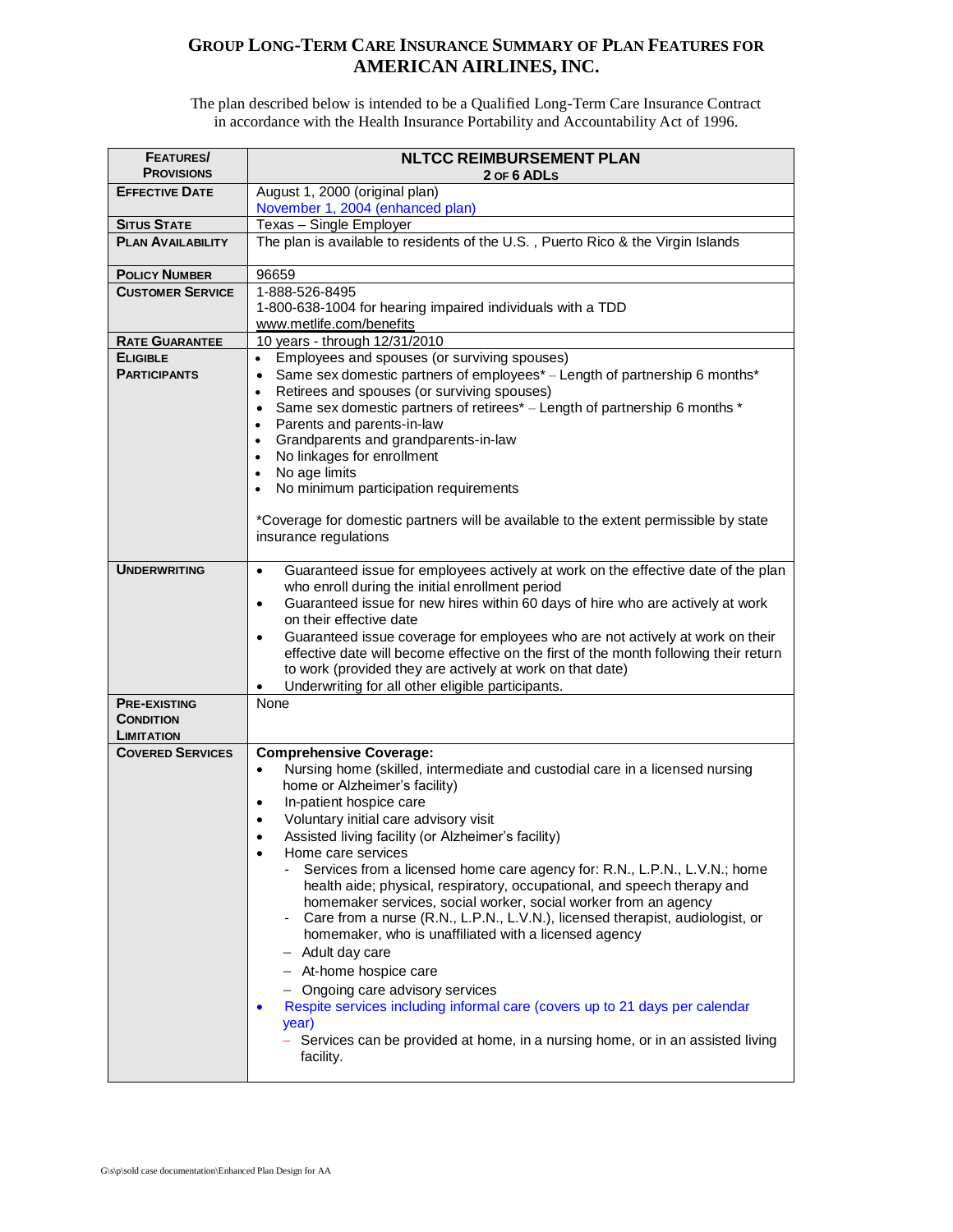| <b>FEATURES/</b><br><b>PROVISIONS</b>                                                  | <b>NLTCC REIMBURSEMENT PLAN</b><br>2 OF 6 ADLS                                                                                                                                                                                                                                                                                                                                                                                                                                                                                                                                                                                                                                                                                                                                                                                                                                                                                                                                                                                                                                                                                           |
|----------------------------------------------------------------------------------------|------------------------------------------------------------------------------------------------------------------------------------------------------------------------------------------------------------------------------------------------------------------------------------------------------------------------------------------------------------------------------------------------------------------------------------------------------------------------------------------------------------------------------------------------------------------------------------------------------------------------------------------------------------------------------------------------------------------------------------------------------------------------------------------------------------------------------------------------------------------------------------------------------------------------------------------------------------------------------------------------------------------------------------------------------------------------------------------------------------------------------------------|
| <b>ALTERNATE PLAN OF</b>                                                               | A MetLife care manager can authorize benefits for qualified long-term care services                                                                                                                                                                                                                                                                                                                                                                                                                                                                                                                                                                                                                                                                                                                                                                                                                                                                                                                                                                                                                                                      |
| <b>SERVICE</b>                                                                         | not specifically covered under the plan. Services must be qualified, must meet the<br>needs of the covered person, and may be a cost effective alternative                                                                                                                                                                                                                                                                                                                                                                                                                                                                                                                                                                                                                                                                                                                                                                                                                                                                                                                                                                               |
| <b>PLAN MODEL</b>                                                                      | Reimbursement: benefits are payable for the actual cost of services up to the daily<br>benefit.                                                                                                                                                                                                                                                                                                                                                                                                                                                                                                                                                                                                                                                                                                                                                                                                                                                                                                                                                                                                                                          |
| <b>DAILY BENEFITS</b>                                                                  | Daily benefit choice of \$100, \$200, and \$300 per day<br>$\bullet$<br>Reimburses provider's charge up to 100% of the daily benefit for nursing home,<br>$\bullet$<br>in-patient hospice care, assisted living facilities, and respite care<br>Reimburses provider's charge up to 60% of the daily benefit for home care,<br>$\bullet$<br>adult day care, and at-home hospice services<br>The following DBA range has been added to your plan's available                                                                                                                                                                                                                                                                                                                                                                                                                                                                                                                                                                                                                                                                               |
|                                                                                        | options in connection with the 7/1/13 Inforce Rate Increase: \$60-<br>\$539.00.                                                                                                                                                                                                                                                                                                                                                                                                                                                                                                                                                                                                                                                                                                                                                                                                                                                                                                                                                                                                                                                          |
| <b>TOTAL LIFETIME</b><br><b>BENEFIT</b>                                                | 1,825 days (5 years) times the daily benefit<br>$\bullet$                                                                                                                                                                                                                                                                                                                                                                                                                                                                                                                                                                                                                                                                                                                                                                                                                                                                                                                                                                                                                                                                                |
|                                                                                        |                                                                                                                                                                                                                                                                                                                                                                                                                                                                                                                                                                                                                                                                                                                                                                                                                                                                                                                                                                                                                                                                                                                                          |
| <b>THREE PRE-</b><br><b>PACKAGED PLANS IN</b><br><b>ENROLLMENT</b><br><b>MATERIALS</b> | <b>PLAN A</b><br><b>PLAN B</b><br><b>PLANC</b><br>Comprehensive<br>Comprehensive<br>Coverage Option:<br>Comprehensive<br>Daily Benefit Amount:<br>\$100<br>\$200<br>\$300<br>Total Lifetime Amount:<br>5 years<br>5 years<br>5 years<br>Total Lifetime Benefit:<br>\$182,500<br>\$365,000<br>\$547,500                                                                                                                                                                                                                                                                                                                                                                                                                                                                                                                                                                                                                                                                                                                                                                                                                                   |
| <b>BENEFIT ELIGIBILITY</b><br><b>CRITERIA</b>                                          | Insureds will be considered for benefit eligibility when they have been certified by a<br>licensed health care practitioner as being chronically ill. Chronically ill means:                                                                                                                                                                                                                                                                                                                                                                                                                                                                                                                                                                                                                                                                                                                                                                                                                                                                                                                                                             |
| <b>WAITING PERIOD FOR</b>                                                              | Expected to be unable to perform (without substantial assistance from another<br>$\bullet$<br>individual) at least 2 of the 6 ADLs (bathing, continence, dressing, eating,<br>toileting, transferring) for a period of at least 90 days due to a loss of functional<br>capacity.<br><b>Or</b><br>Having a severe cognitive impairment that requires substantial supervision to<br>$\bullet$<br>protect such individuals from threats to health and safety.<br>Benefits will be paid for services included in a Plan of Care prescribed by a licensed<br>health care practitioner.<br>MetLife covers disabilities resulting from organic brain diseases, including<br>Alzheimer's disease and similar disorders. The plan also covers dependencies<br>resulting from brain diseases which are not organically based, as long as the insured<br>meets the benefit eligibility criteria. MetLife does not attempt to identify the cause of<br>disability or mental disorder. The presence of many interrelated factors makes it<br>difficult to isolate cause and thus, to administer a plan which excludes mental or<br>nervous disorders. |
| <b>BENEFITS</b>                                                                        | 90 calendar days (covered services are not required)<br>$\bullet$<br>Once satisfied, the waiting period does not need to be completed again for<br>$\bullet$<br>subsequent benefit periods. If only partially completed, days will be credited<br>toward a subsequent waiting period, as long as 180 or more days have not<br>passed.                                                                                                                                                                                                                                                                                                                                                                                                                                                                                                                                                                                                                                                                                                                                                                                                    |
| <b>VOLUNTARY ONSITE</b><br><b>CARE ADVISORY</b><br><b>SERVICES</b>                     | Initial care advisory visit<br>$\bullet$<br>Ongoing care advisory services<br>$\bullet$                                                                                                                                                                                                                                                                                                                                                                                                                                                                                                                                                                                                                                                                                                                                                                                                                                                                                                                                                                                                                                                  |
| <b>TRANSITION</b><br><b>EXPENSE BENEFIT</b>                                            | A benefit providing up to ten times the daily benefit to be used for long-term care<br>purposes, such as a personal emergency response system, caregiver training,<br>durable medical equipment, or offsetting costs of qualified services received during<br>the waiting period. It is payable after completion of the waiting period. To access this<br>benefit, proof of payment for a covered expense must be submitted to MetLife. It<br>does not reduce the total lifetime benefit.                                                                                                                                                                                                                                                                                                                                                                                                                                                                                                                                                                                                                                                |
| <b>PREMIUM WAIVER</b>                                                                  | Premium payments are waived the first of the month coincident with or following the<br>date the waiting period is fulfilled and the insured is chronically ill.                                                                                                                                                                                                                                                                                                                                                                                                                                                                                                                                                                                                                                                                                                                                                                                                                                                                                                                                                                          |
| <b>INFLATION</b><br><b>PROTECTION</b>                                                  | Optional inflation increase feature included in the plan:<br>$\bullet$                                                                                                                                                                                                                                                                                                                                                                                                                                                                                                                                                                                                                                                                                                                                                                                                                                                                                                                                                                                                                                                                   |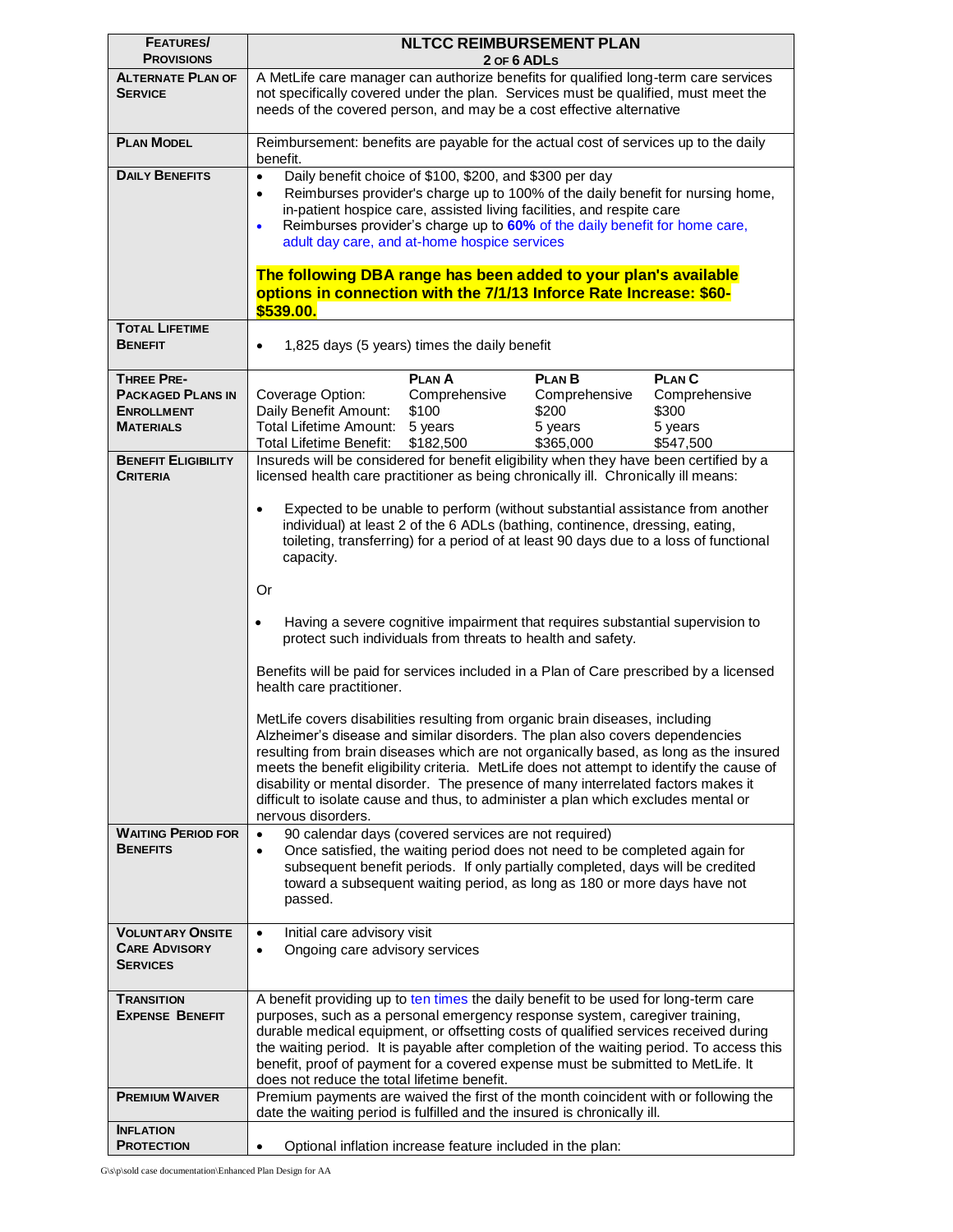| <b>FEATURES/</b>                       | <b>NLTCC REIMBURSEMENT PLAN</b>                                                                                                                                                       |
|----------------------------------------|---------------------------------------------------------------------------------------------------------------------------------------------------------------------------------------|
| <b>PROVISIONS</b>                      | 2 OF 6 ADLS                                                                                                                                                                           |
|                                        | option offered every three plan years<br>$\overline{\phantom{a}}$                                                                                                                     |
|                                        | at least 5% compounded annually<br>$\blacksquare$                                                                                                                                     |
|                                        | Guaranteed issue as long as the option has been selected once in every two<br>٠<br>offerings                                                                                          |
|                                        | Offer is made regardless of age, claim status, claim history, or length of                                                                                                            |
|                                        | participation in the plan                                                                                                                                                             |
|                                        | Premiums for the increase are based on attained age                                                                                                                                   |
|                                        | Automatic inflation feature IS NOT available.<br>$\bullet$                                                                                                                            |
| <b>RETURN OF PREMIUM</b>               | Returns all premiums paid up to age 65 to the insured's estate upon death, less                                                                                                       |
| ON DEATH                               | benefits received. The amount of the refund will decline 10% per year from age 65 up                                                                                                  |
|                                        | to age 75. Insured must be covered at time of death.                                                                                                                                  |
| <b>NONFORFEITURE</b><br><b>FEATURE</b> | The following nonforfeiture feature is included in the plan:                                                                                                                          |
|                                        | NAIC Shortened Benefit Period - Benefit Bank (S1) - Insureds who have paid                                                                                                            |
|                                        | premiums for at least three years and elect to stop making payments will be entitled                                                                                                  |
|                                        | to receive some coverage. The feature provides the full daily benefit with a total                                                                                                    |
|                                        | lifetime benefit based on the amount of premiums paid. The total lifetime benefit will                                                                                                |
|                                        | be at least 30 times the daily benefit. Adjusted total lifetime benefit IS NOT reduced                                                                                                |
|                                        | by any benefits.                                                                                                                                                                      |
| <b>RESTORATION OF</b>                  | MetLife's plan includes a restoration of benefits feature. This provision requires that                                                                                               |
| <b>BENEFITS</b>                        | the insured has not been benefit eligible for the prior two years. Under this provision,<br>the insured's total lifetime benefit would be restored if all of the following conditions |
|                                        | were met:                                                                                                                                                                             |
|                                        | The total lifetime benefit has not been exhausted,                                                                                                                                    |
|                                        | Premium payments have been made for a continuous period of 2                                                                                                                          |
|                                        | years from the date the insured was no longer chronically ill                                                                                                                         |
|                                        | Satisfactory proof has been provided to a licensed health care                                                                                                                        |
|                                        | practitioner (employed or retained by MetLife), stating that the                                                                                                                      |
|                                        | insured has not been chronically ill at any time during such 2 year                                                                                                                   |
|                                        | period.                                                                                                                                                                               |
| <b>INTERNATIONAL</b>                   | If an insured is eligible for benefits and is outside of the United States, we will pay a                                                                                             |
| <b>COVERAGE</b>                        | per diem benefit upon completion of the waiting period. The per diem benefit will be                                                                                                  |
|                                        | equal to 50% of the home care daily benefit. The per diem benefit will be paid in US                                                                                                  |
|                                        | dollars. This benefit will be paid up to a maximum of 10 years while the insured is                                                                                                   |
|                                        | outside of the United States.                                                                                                                                                         |
|                                        |                                                                                                                                                                                       |
| <b>BED RESERVATION</b>                 | Nursing home, in-patient hospice, and assisted living facility bed reservation benefit                                                                                                |
|                                        | up to 21 days per calendar year.                                                                                                                                                      |
| <b>ADDITIONAL PLAN</b>                 | Provider discounts<br>$\bullet$                                                                                                                                                       |
| <b>FEATURES/</b>                       | Reinstatement provision<br>$\bullet$                                                                                                                                                  |
| <b>PROVISIONS</b>                      | Fully portable<br>$\bullet$                                                                                                                                                           |
|                                        | Guaranteed renewable<br>$\bullet$                                                                                                                                                     |
|                                        | No coordination of benefits provision<br>$\bullet$                                                                                                                                    |